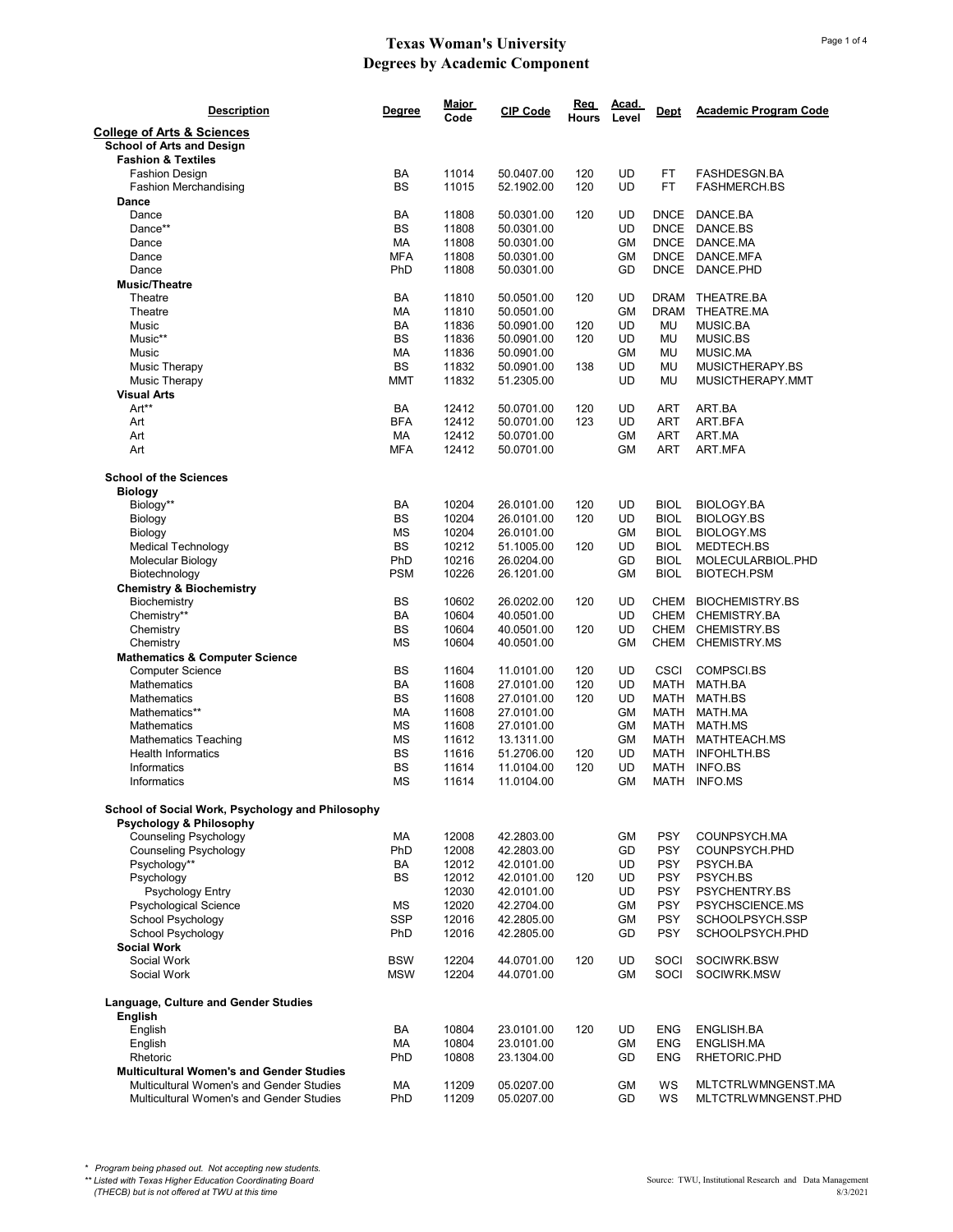| <b>Description</b>                                                                      | Degree      | <b>Major</b><br>Code | CIP Code                 | Req<br>Hours | Acad.<br>Level | <b>Dept</b> | <b>Academic Program Code</b> |
|-----------------------------------------------------------------------------------------|-------------|----------------------|--------------------------|--------------|----------------|-------------|------------------------------|
| <b>Social Sciences and Historical Studies</b><br><b>History &amp; Political Science</b> |             |                      |                          |              |                |             |                              |
| <b>Political Science</b>                                                                | BA          | 11404                | 45.1001.00               | 120          | UD             | GOV         | POLSCIENCE.BA                |
| <b>Political Science</b>                                                                | <b>BS</b>   | 11404                | 45.1001.00               | 120          | <b>UD</b>      | GOV         | POLSCIENCE.BS                |
| <b>Political Science</b>                                                                | MA          | 11404                | 45.1001.00               |              | <b>GM</b>      | GOV         | POLSCIENCE.MA                |
| History                                                                                 | BA          | 11416                | 54.0101.00               | 120          | UD             | <b>HIST</b> | HISTORY.BA                   |
| History                                                                                 | <b>BS</b>   | 11416                | 54.0101.00               | 120          | UD             | <b>HIST</b> | <b>HISTORY.BS</b>            |
| History                                                                                 | MA          | 11416                | 54.0101.00               |              | GМ             | <b>HIST</b> | <b>HISTORY.MA</b>            |
| Legal Studies**                                                                         | BA          | 11412                | 22.0000.00               | 120          | UD             | GOV         | LEGALSTUDIES.BA              |
| Legal Studies**                                                                         | <b>BS</b>   | 11412                | 22.0000.00               | 120          | UD             | GOV         | LEGALSTUDIES.BS              |
| Sociology                                                                               |             |                      |                          |              |                |             |                              |
| Criminal Justice**                                                                      | BA          | 11204                | 43.0104.00               |              | UD             | <b>INTR</b> | CRIMJUST.BA                  |
| <b>Criminal Justice</b>                                                                 | <b>BS</b>   | 11204                | 43.0104.00               | 120          | UD             | <b>INTR</b> | <b>CRIMJUST.BS</b>           |
| Sociology**                                                                             | BA          | 12208                | 45.1101.00               |              | UD             | SOCI        | SOCI.BA                      |
| Sociology                                                                               | <b>BS</b>   | 12208                | 45.1101.00               | 120          | UD             | SOCI        | SOCI.BS                      |
| Sociology                                                                               | МA          | 12208                | 45.1101.00               |              | GМ             | SOCI        | SOCI.MA                      |
| Sociology                                                                               | PhD         | 12208                | 45.1101.00               |              | GD             | SOCI        | SOCI.PHD                     |
|                                                                                         |             |                      |                          |              |                |             |                              |
| Interdepartmental<br><b>General Studies</b>                                             | <b>BGS</b>  | 10102                | 24.0102.00               | 120          | UD             | <b>INTR</b> | <b>GENSTUDIES.BGS</b>        |
| <b>Professional Studies</b>                                                             | <b>BAAS</b> | 10110                | 52.0101.00               | 120          | <b>UD</b>      | <b>INTR</b> | PROFSTUDIES.BAAS             |
|                                                                                         |             |                      |                          |              |                |             |                              |
| <b>College of Business</b>                                                              |             |                      |                          |              |                |             |                              |
| Accounting                                                                              | <b>BBA</b>  | 10404                | 52.0301.00               | 120          | UD             | <b>BUS</b>  | <b>BUSACCT.BBA</b>           |
| <b>Business Administration</b>                                                          | <b>BBA</b>  | 10428                | 52.0201.00<br>52.0201.00 | 120          | UD             | <b>BUS</b>  | <b>BUSADM.BBA</b>            |
| <b>Business Administration**</b>                                                        | BS          | 10428                |                          | 120          | UD             | <b>BUS</b>  | <b>BUSADM.BS</b>             |
| <b>Business Administration</b>                                                          | <b>MBA</b>  | 10428                | 52.0201.00               |              | GМ             | <b>BUS</b>  | BUSADM.MBA                   |
| Business Administration-Accounting**                                                    | BS          | 10404                | 52.0301.00               |              | UD             | <b>BUS</b>  | <b>BUSACCT.BS</b>            |
| <b>Business Administration-Management**</b>                                             | BS          | 10412                | 52.0201.00               |              | <b>UD</b>      | <b>BUS</b>  | MANAGEMENT.BS                |
| Business Administration-Marketing**                                                     | BS          | 10416                | 52.1401.00               |              | <b>UD</b>      | <b>BUS</b>  | <b>MARKETING.BS</b>          |
| General Business**                                                                      | <b>BAS</b>  | 10425                | 52.0101.00               | 120          | UD             | <b>BUS</b>  | <b>BUSGEN.BAS</b>            |
| Finance                                                                                 | <b>BBA</b>  | 10410                | 52.0801.00               | 120          | UD             | <b>BUS</b>  | FINANCE.BBA                  |
| Health Systems Management*                                                              | <b>MHSM</b> | 10440                | 51.0701.00               |              | GM             | <b>BUS</b>  | HLTHSYSMGMT.MHSM             |
| Healthcare Administration-BBA                                                           | <b>BBA</b>  | 10442                | 51.0701.00               | 120          | UD             | <b>HCA</b>  | HCA.BBA                      |
| Healthcare Administration-Dallas                                                        | <b>MHA</b>  | 10442                | 51.0701.00               |              | GМ             | <b>HCA</b>  | HCADALLAS.MHA                |
| Healthcare Administration-Houston                                                       | <b>MHA</b>  | 10442                | 51.0701.00               |              | GМ             | <b>HCA</b>  | HCAHOUSTON.MHA               |
| Human Resource Management                                                               | <b>BBA</b>  | 10414                | 52.1001.00               | 120          | UD             | <b>BUS</b>  | HUMANRESOURCES.BBA           |
| Management                                                                              | BBA         | 10412                | 52.0201.00               | 120          | UD             | <b>BUS</b>  | MANAGEMENT.BBA               |
| Marketing                                                                               | <b>BBA</b>  | 10416                | 52.1401.00               | 120          | UD             | <b>BUS</b>  | MARKETING.BBA                |
| <b>College of Nursing</b>                                                               |             |                      |                          |              |                |             |                              |
| <b>Nurse Practitioner</b>                                                               |             |                      |                          |              |                |             |                              |
| Adult/Gerontology Acute Care NP                                                         | <b>MSN</b>  | 55317                | 51.3805.00               |              | GМ             | <b>NURS</b> | ADLTGERACNP.MSN              |
| Adult/Gerontology Nurse Practitioner                                                    | <b>MSN</b>  | 55313                | 51.3805.00               |              | GМ             | <b>NURS</b> | ADLTGERNP.MSN                |
| <b>Family Nurse Practitioner</b>                                                        | <b>MSN</b>  | 55219                | 51.3805.00               |              | GM             | <b>NURS</b> | <b>FMLYNP.MSN</b>            |
| <b>Pediatric Nurse Practitioner</b>                                                     | <b>MSN</b>  | 55214                | 51.3805.00               |              | GM             | <b>NURS</b> | PEDNP.MSN                    |
| Women's Health - Nurse Practioner                                                       | <b>MSN</b>  | 55207                | 51.3805.00               |              | GМ             | <b>NURS</b> | WOMENSHLTHNP.MSN             |
| Nursing                                                                                 | BSN         | 55220                | 51.3801.00               | 120          | UD             | <b>NURS</b> | NURS.BSN                     |
| Entry                                                                                   |             | 55230                | 51.3801.00               |              | UD             | <b>NURS</b> | <b>NURSENTRY</b>             |
| RN to BS                                                                                | <b>BSN</b>  | 55221                | 51.3801.00               | 120          | UD             | <b>NURS</b> | NURSRN.BSN                   |
| RN to MS**                                                                              | BS          | 55224                | 51.3801.00               | 120          | UD             | <b>NURS</b> | NURSRNMS.BS                  |
| RNPB to MS**                                                                            |             | 55223                | 51.3801.00               |              |                |             | NURSRNPBMS.MS                |
| Nursing - Clinical Nurse Leader*                                                        | <b>MSN</b>  | 55238                | 51.3820.00               |              | GМ             | <b>NURS</b> | NURSCNLEADER.MS              |
| <b>Nursing Education</b>                                                                | <b>MSN</b>  | 55235                | 51.3203.00               |              | GМ             | <b>NURS</b> | NURSEDU.MSN                  |
| Nursing Health Systems Management**                                                     | <b>MSN</b>  | 55226                | 51.3802.00               |              | GМ             | <b>NURS</b> | NSGHLTHSYSMGMT.MSN           |
| <b>Nursing Practice</b>                                                                 | <b>DNP</b>  | 55236                | 51.3818.00               |              | GD             | <b>NURS</b> | NURSPRACTICE.DNP             |
| <b>Nursing Science</b>                                                                  | PhD         | 55228                | 51.3808.00               |              | GD             | <b>NURS</b> | NURSSCIENCE.PHD              |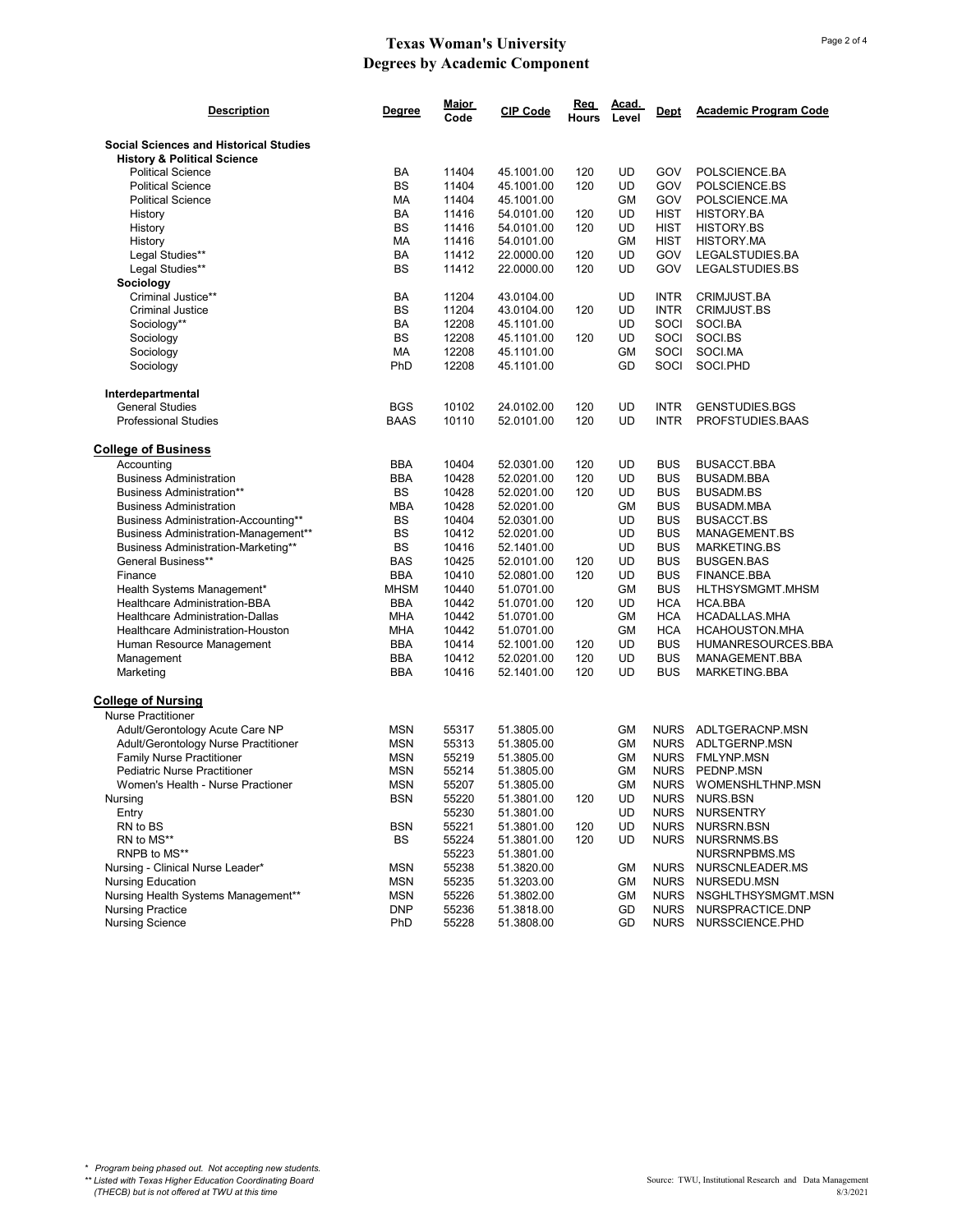| <b>Description</b>                              | Degree      | Major<br>Code | <b>CIP Code</b> | Rea<br><b>Hours</b> | Acad.<br>Level | <b>Dept</b> | <b>Academic Program Code</b> |
|-------------------------------------------------|-------------|---------------|-----------------|---------------------|----------------|-------------|------------------------------|
| <b>College of Health Sciences</b>               |             |               |                 |                     |                |             |                              |
| School of Health Promotion and Kinesiology      |             |               |                 |                     |                |             |                              |
| <b>Health Studies</b>                           | <b>BAS</b>  | 44614         | 51.0000.00      | 120                 | <b>UD</b>      | HS          | HLTHSTUD.BAS                 |
| <b>Health Studies</b>                           | <b>BS</b>   | 44606         | 51.0001.00      | 120                 | <b>UD</b>      | <b>HS</b>   | HLTHSTUD.BS                  |
| <b>Health Studies</b>                           | <b>MS</b>   | 44616         | 51.1504.00      |                     | <b>GM</b>      | <b>HS</b>   | HLTHSTUD.MS                  |
| Health Studies**                                | EdD         | 44610         | 51.1504.00      |                     | GD             | <b>HS</b>   | HLTHSTUD.EDD                 |
| <b>Health Studies</b>                           | PhD         | 44610         | 51.1504.00      |                     | GD             | <b>HS</b>   | HLTHSTUD.PHD                 |
| <b>Public Health</b>                            | <b>MPH</b>  | 44618         | 51.2201.00      |                     | <b>GM</b>      | HS          | PUBLICHLTH.MPH               |
| Kinesiology                                     | <b>BS</b>   | 44804         | 31.0505.00      | 120                 | <b>UD</b>      | <b>KINS</b> | KINES.BS                     |
| Kinesiology                                     | <b>MS</b>   | 44804         | 31.0505.00      |                     | <b>GM</b>      | <b>KINS</b> | KINES.MS                     |
| Kinesiology                                     | PhD         | 44804         | 31.0505.00      |                     | GD             | <b>KINS</b> | KINES.PHD                    |
| <b>School of Occupational Therapy</b>           |             |               |                 |                     |                |             |                              |
| Occupational Therapy*                           | MA          | 65404         | 51.2306.00      |                     | GM             | ОT          | OT.MA                        |
| Occupational Therapy*                           | <b>MOT</b>  | 65404         | 51.2306.00      |                     | <b>GM</b>      | OT          | OT.MOT                       |
| Occupational Therapy                            | OTD         | 65409         | 51.2306.00      |                     | GD             | ОT          | OT.OTD                       |
| Occupational Therapy - Entry Level              | <b>OTD</b>  | 65409         | 51.2306.00      |                     | GD             | OT          | OTENTRY.OTD                  |
| Occupational Therapy                            | PhD         | 65404         | 51.2306.00      |                     | GD             | OT          | OT.PHD                       |
| <b>School of Physical Therapy</b>               |             |               |                 |                     |                |             |                              |
| <b>Physical Therapy-Entry</b>                   | <b>DPT</b>  | 75610         | 51.2308.00      |                     | GD             | PT          | PTENTRY.DPT                  |
| Physical Therapy Post-Professional              | PhD         | 75612         | 51.2308.00      |                     | GD             | PT          | PTPOSTPROF.PHD               |
| <b>Communication Sciences &amp; Oral Health</b> |             |               |                 |                     |                |             |                              |
| <b>Communication Sciences</b>                   | <b>BS</b>   | 44004         | 51.0201.00      | 120                 | <b>UD</b>      | <b>COMS</b> | COMMSCI.BS                   |
| <b>Education of the Deaf</b>                    | <b>MS</b>   | 44010         | 13.1003.00      |                     | <b>GM</b>      | <b>COMS</b> | EDDEAF.MS                    |
| Speech-Language Pathology                       | <b>MS</b>   | 44012         | 51.0203.00      |                     | GM             | <b>COMS</b> | SPCHLANGPATH.MS              |
| Dental Hygiene                                  | <b>BS</b>   | 44204         | 51.0602.00      | 120                 | <b>UD</b>      | DH          | DENTHYGN.BS                  |
| Dental Hygiene-Entry                            |             | 44230         | 51.0602.00      |                     | <b>UD</b>      | DH          | DENTHYGNENTRY.BS             |
| Dental Hygiene-RDH                              |             | 44208         | 51.0602.00      | 128                 | UD             | DH          | DENTHYGNRDH.BS               |
| <b>Nutrition &amp; Food Sciences</b>            |             |               |                 |                     |                |             |                              |
| Culinary Science & Food Service Mgmt            | <b>BAS</b>  | 45022         | 12.0509.00      | 120                 | <b>UD</b>      | <b>NFS</b>  | CULSCIFOODSRVMGT.BAS         |
| Food & Nutrition in Business & Industry         | <b>BS</b>   | 45012         | 19.0501.00      | 120                 | <b>UD</b>      | <b>NFS</b>  | FOODNUTRBUSIND.BS            |
| Food Science & Flavor Chemistry                 | <b>MS</b>   | 45017         | 19.0501.00      |                     | GM             | <b>NFS</b>  | FOODSCIFLAVCHEM.MS           |
| Food Systems Administration*                    | <b>MS</b>   | 45020         | 19.0505.00      |                     | <b>GM</b>      | <b>NFS</b>  | FOODSYSTEMSADMIN.MS          |
| <b>Nutrition</b>                                | <b>BS</b>   | 45024         | 30.1901.00      | 120                 | <b>UD</b>      | <b>NFS</b>  | NUTRITION.BS                 |
| <b>Nutrition</b>                                | <b>MS</b>   | 45024         | 30.1901.00      |                     | GM             | <b>NFS</b>  | NUTRITION.MS                 |
| <b>Nutrition</b>                                | PhD         | 45024         | 30.1901.00      |                     | GD             | <b>NFS</b>  | NUTRITION.PHD                |
| Interdepartmental                               |             |               |                 |                     |                |             |                              |
| Exercise & Sports Nutrition                     | <b>MS</b>   | 44806         | 19.0501.00      |                     | <b>GM</b>      | <b>KINS</b> | <b>EXERCSSPRTSNUTR.MS</b>    |
| <b>Health Sciences</b>                          | <b>BAAS</b> | 44600         | 51.0000.00      | 120                 | UD             | <b>HS</b>   | HLTHSCIENCES.BAAS            |